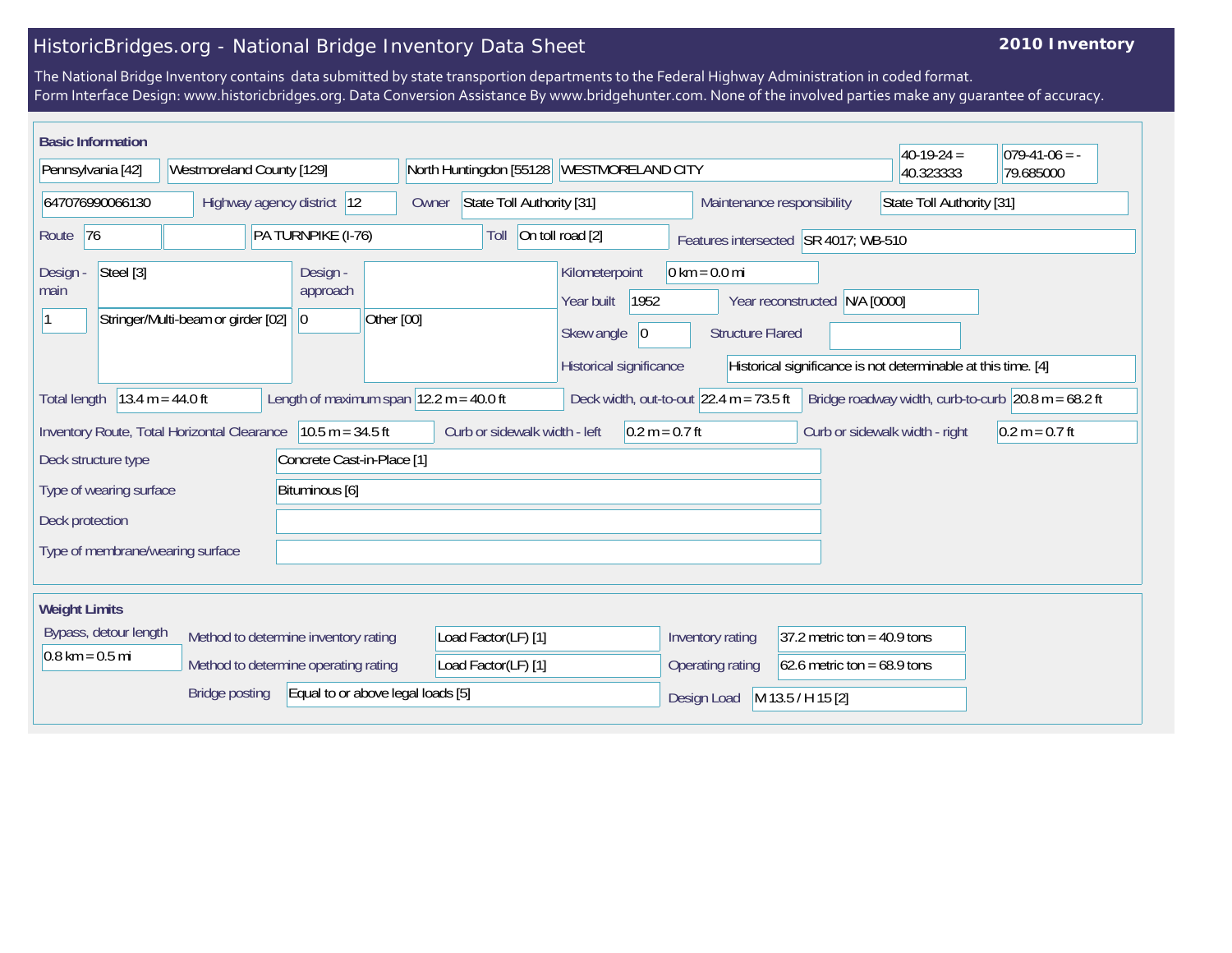| <b>Functional Details</b>                                           |                                                                                                                          |  |  |  |  |  |  |
|---------------------------------------------------------------------|--------------------------------------------------------------------------------------------------------------------------|--|--|--|--|--|--|
| 46261<br>Average daily truck traffi 16<br>Average Daily Traffic     | Year 2004<br>2012<br>Future average daily traffic<br>45800<br>%<br>Year                                                  |  |  |  |  |  |  |
| Road classification                                                 | Principal Arterial - Interstate (Urban) [11]<br>Approach roadway width<br>Lanes on structure $ 4 $<br>$23.8 m = 78.1 ft$ |  |  |  |  |  |  |
| Type of service on bridge Highway [1]                               | Bridge median Closed median with non-mountable bar<br>Direction of traffic 2 - way traffic [2]                           |  |  |  |  |  |  |
| Parallel structure designation<br>No parallel structure exists. [N] |                                                                                                                          |  |  |  |  |  |  |
| Type of service under bridge                                        | Highway, with or without ped Lanes under structure<br> 2 <br>Navigation control<br>Not applicable, no waterway. [N]      |  |  |  |  |  |  |
| Navigation vertical clearanc<br>$0 = N/A$                           | Navigation horizontal clearance $ 0 = N/A $                                                                              |  |  |  |  |  |  |
| Minimum navigation vertical clearance, vertical lift bridge         | Minimum vertical clearance over bridge roadway<br>$10 m = 32.8 ft$                                                       |  |  |  |  |  |  |
|                                                                     | Minimum lateral underclearance reference feature Highway beneath structure [H]                                           |  |  |  |  |  |  |
|                                                                     | Minimum lateral underclearance on left $0 = N/A$<br>Minimum lateral underclearance on right $69.9$ m = 229.3 ft          |  |  |  |  |  |  |
| Minimum Vertical Underclearance $ 9 m = 29.5 ft$                    | Minimum vertical underclearance reference feature Highway beneath structure [H]                                          |  |  |  |  |  |  |
|                                                                     | Appraisal ratings - underclearances Superior to present desirable criteria [9]                                           |  |  |  |  |  |  |
|                                                                     |                                                                                                                          |  |  |  |  |  |  |
| <b>Repair and Replacement Plans</b>                                 |                                                                                                                          |  |  |  |  |  |  |
| Type of work to be performed                                        | Work to be done by contract [1]<br>Work done by                                                                          |  |  |  |  |  |  |
| Other structural work, including hydraulic<br>replacements. [38]    | $ 0\rangle$<br>Bridge improvement cost<br>$ 0\rangle$<br>Roadway improvement cost                                        |  |  |  |  |  |  |
|                                                                     | $19 m = 62.3 ft$<br>Length of structure improvement<br>Total project cost<br>$ 0\rangle$                                 |  |  |  |  |  |  |
|                                                                     | Year of improvement cost estimate                                                                                        |  |  |  |  |  |  |
|                                                                     | Border bridge - state<br>Border bridge - percent responsibility of other state                                           |  |  |  |  |  |  |
|                                                                     | Border bridge - structure number                                                                                         |  |  |  |  |  |  |